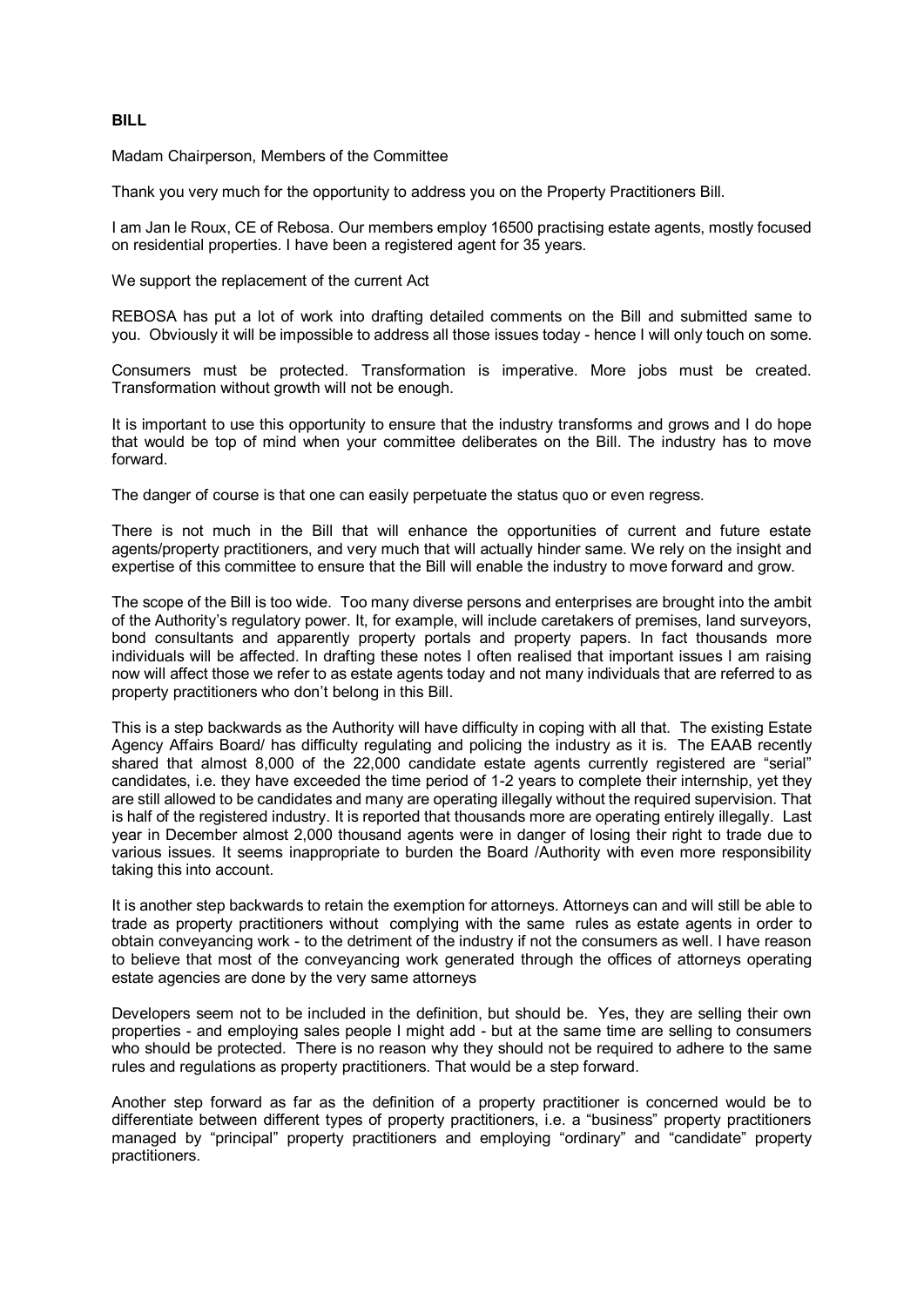This differentiation is important because the Bill currently reads that all property practitioners, that would be all four categories, must operate trust accounts, submit audit reports, audit business and trust accounts, be in possession of BEE certificates, etc. It is obvious that all of the latter should only apply to "business" property practitioners.

Another step backwards is the retention of the stipulation that, should even one director/member/trustee of a business property practitioner for whatever reason not be registered with the Authority, the entire business and all the ordinary and candidate property practitioners working for the business be deregistered at the same time. The prejudice to the business and in particular the individuals is immense - and they are most often unaware of this even happening…..until it is too late and income is forfeited.

The equivalent to this in general terms would be that should one director of Absa Bank be deemed unfit as a director, the bank having to close its doors immediately. This is absurd and with the eye on growth and transformation it cannot stand.

The establishment of an ombud is a step forward but there are challenges with overlapping jurisdictions that will have to be addressed or serious issues will ensue.

The stipulations regarding the appointment of the Board of the Authority is also a step backwards. Currently industry is assured of 1/3 of board members being practicing estate agents, but this number is potentially dramatically reduced in the Bill. It is difficult to imagine how the Authority can really execute its duties without having an ear to the ground.

An alternative would be to have a permanent consultative body in which all representative bodies in the industry can participate to ensure that the Authority does consult with industry regularly.

Thanks to Madame Chair there is such a body, the Multi Stakeholder Group, in place at the moment although we are called together on an ad hoc basis and at the convenience of the EAAB by the EAAB, Thank you Madam Chair, I can assure you this has been very beneficial to the industry over the past number of years.

For the first 6 months, give or take, of last year there was no Board. Apart from the obvious downside, consumers suffered because claims submitted to the Fidelity Fund could not be finalised for a very long time. It would be a step forward to ensure that only 1/3 of board members retire on a yearly basis thereby always leaving two thirds of the Board in a position to execute its duties and to carry forward experience gained in the process.

Property practitioners currently, and now in the Bill, have to be licensed or be issued with Fidelity Fund Certificates in order to trade. When this was put into the current Act, fax machines did not even exist and hard copy, embossed certificates which had to be displayed on the premises was the rule. In the Bill the words "having been issued with" are replaced by "being in possession of" a FFC. This is problematic. A step forward would be to acknowledge that we have moved to a digital age and that certificates can be issued digitally and a databank could be accessible to all consumers to check on the status of Property Practitioners.

The technology is already practically in place.

Instead of submitting a certified copy of a piece of paper to a conveyancer to ensure payment of commission as the Bill now demands - which is a very good idea by the way - such conveyancer could easily access the databank to determine the status of the property practitioner. Data is live whereas paper of course dates the minute it is issued. Certified copies of withdrawn certificates can and will be presented easily and should rather not exist.

It is also a step backwards to retain yearly registration of property practitioners which causes bottlenecks at the Authority. A step forward would be to register a property practitioner once and retain same registration indefinitely provided such practitioner keeps her records, fees and attendance of the necessary CPD courses up to date at the Authority.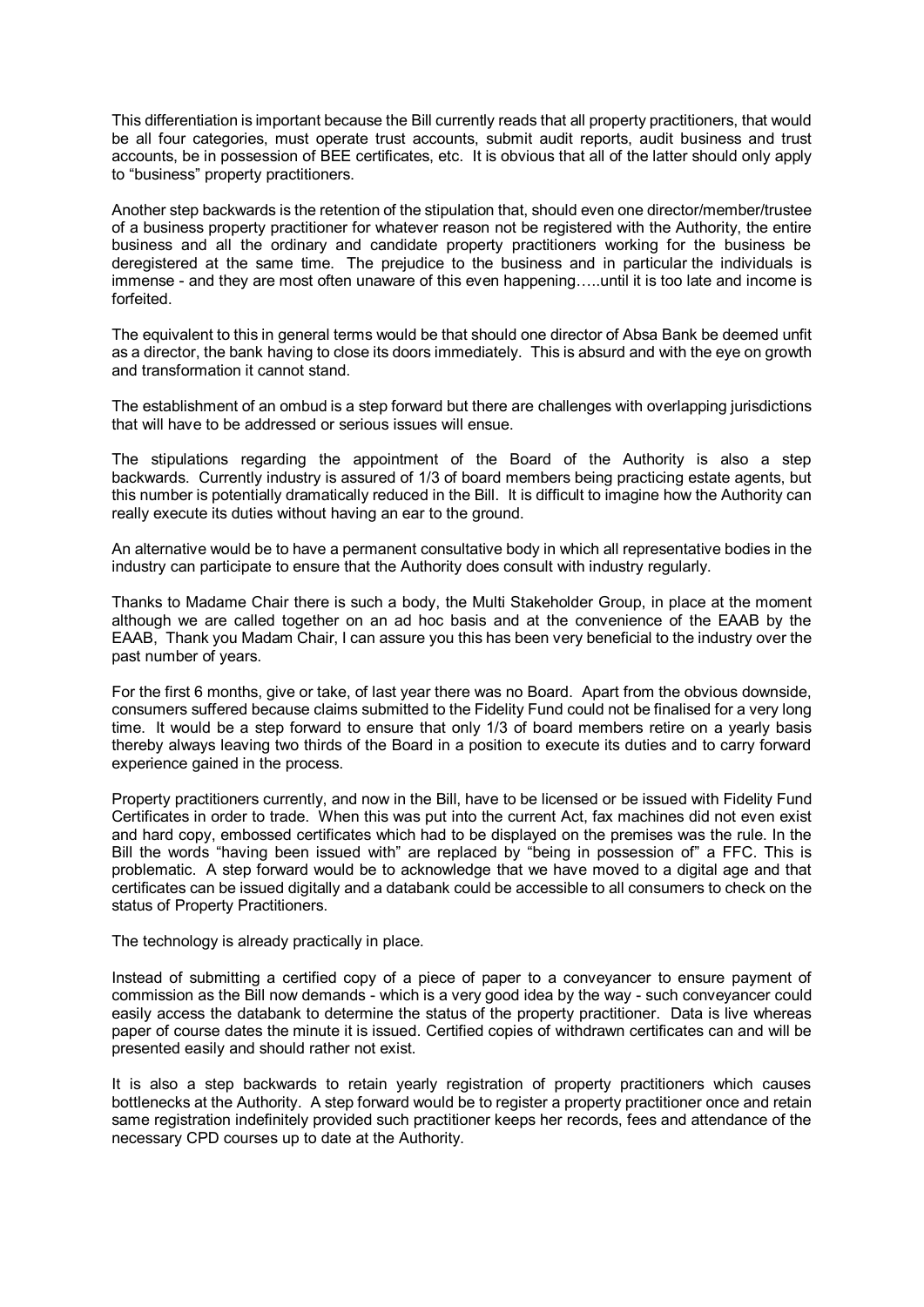It should be noted that the penalty for not having been issued with an FFC is not a small fine, but forfeiture of commission of the individual and sometimes the commission of the entire business. This can and did happen due to lack of service delivery/negligence of the EAAB.

Much can be done to seamlessly allow property practitioners to resign from one business to join another without the current delay, loss of income and paperwork. Our proposal addresses this in detail.

A backward step in the Bill that affects the employment of candidate property practitioners is the notion that a principal is responsible for anything that a candidate might do even without the principal being aware of that. It is like taking responsibility with no qualification for somebody else's life. Of course candidates must be given clear guidelines and adequate training to ensure that they know what they should do, but this stipulation will bring the recruitment of new entrants to the industry to a grinding halt. It cannot stand. It will probably lead to the termination of the employment of up to 22,000 candidate property practitioners.

In principle the same applies to franchisors in that the Bill is holding the franchisor responsible for what the franchisee might or might not do. It is impossible for the franchisor to police franchisees on a day to day basis. This will bring the franchising business in the industry to a grinding halt. It cannot stand. Franchising is very important as it enables smaller operators to become part of a bigger brands which is a relatively easy way for new entrants to compete with other big brands.

Transformation of the real estate industry is overdue and imperative. Transformation however is not only existing businesses doing the necessary to obtain the required BEE status, it is also the enabling of individuals to start and manage their own businesses. Many of the big national companies in South Africa today started in garages or at home. It is in this instance that the Bill really fails in one of its main objectives - transformation. Insisting on business property practitioners having BEE certificates is not the only nor the most effective solution.

An individual who want to go into business for herself, that of course includes black entrants into the market, are prejudiced. Put differently, bigger established companies are in stronger positions and can afford the numerous compliance issues. Smaller firms battles with this.

Individuals working for themselves in their own firms, that is sole proprietors or family businesses, must have trust accounts albeit most often dormant and must have that account audited by a chartered accountant at huge cost. Trust accounts should be optional. The authority granted the Minister to exempt is not adequate. Trust accounts should be optional and only for those who need same.

Same principal practitioner must have her business account audited by a chartered accountant at another huge cost whereas other small businesses in South Africa can rely on having reviews done at a much lower cost. This is a step backwards.

The principal of a first time small business must, as an example, pay R 1,000 more for registration at the Authority than what a first time employed agent at another firm pays. This cannot be justified. Same principal sole proprietors must pay R500 annually more for CPD training than employed ordinary property practitioners. It would be a step forward if the Bill would prohibit the Authority from doing this. Incidentally, this approach seems to be based on the idea that a principal can more easily afford higher fees than an ordinary property practitioner which is not necessarily the case, in fact often not. One must also keep in mind that the administrative cost to the Authority in this example is the same.

A principal/ sole proprietor competing with an employed ordinary property practitioner faces many more challenges and has to cover a lot more expenses than the employed agent. Consider bank charges, two audit fees. I predict that should the Bill not address this we will end up with big conglomerates controlling the market instead of thousands of entrepreneurs working for themselves and building businesses, any one of which could become one of the biggest agencies in South Africa. Black agents are compelled to work for bigger white owned businesses as there are not that many black owned businesses yet, instead of working for themselves. Addressing this will be a step forward.

It will also be a step forward to allow businesses to have directors that don't necessarily have to be qualified property practitioners fulfilling specific functions like finance, marketing, human resources etc. This will amongst other things enhance transformation as it will enable black entrepreneurs who want